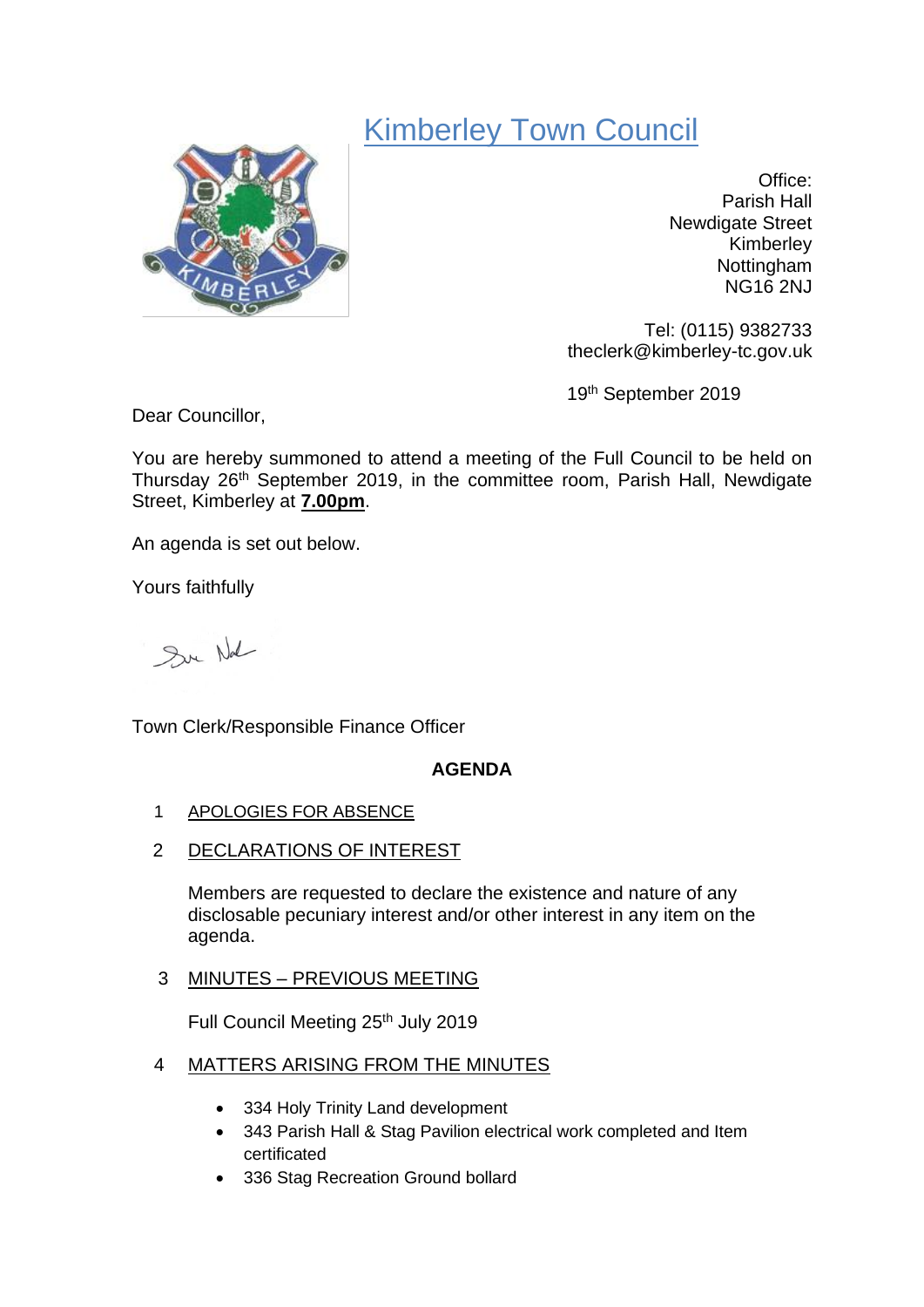- 337 Stag Recreation Ground charges
- 340 Babbington Village Conservation
- 341 Babbington Village Footpath & Roadway
- 342 Bus route 27 update
- 346 Parish Hall noise complaint
- 347 Hearing Loop
- 338 Parish Hall Survey
- 348 Appointment of new Finance Committee members. (Recommendation from Rec. Committee).

#### 5 BOROUGH AND COUNTY COUNCILORS REPORTS

- 6 PUBLIC QUESTION TIME
- 7 PLANNING APPLICATIONS

Noel Street Kimberley Brewery Site

- 8 STAG RECREATION PAVILLION PLANS
- 9 PARISH HALL PLANS
- 10 AIR CONDITIONING QUOTATIONS
- 11 NOTICE BOARD REPORT
- 12 SCHOOL HOUSE GROUND FLOOR FLAT
- 13 PREMISIES INSPECTIONS
- 14 PAYMENTS
- 15 CORRESPONDENCE Kimberley Miners Welfare Football Club – request for a club licence.
- 16 GRANT REQUESTS 2<sup>nd</sup> quarter
- 17 CLERKS REPORT

HOT WATER LADIES TOILET – completed Stag footpath restricting barriers Millfield Allotment empty plots – 3B and 11 Children's Air Ambulance recycling bin (clothing) request for site Knowle Park Play Equipment Notts CC offer of cold weather salt supplies – FOC 5 bags requested Chapel Civil Ceremonies Licence - granted Chapel Hire Fees increase for 2020 onwards Chapel – air conditioning update